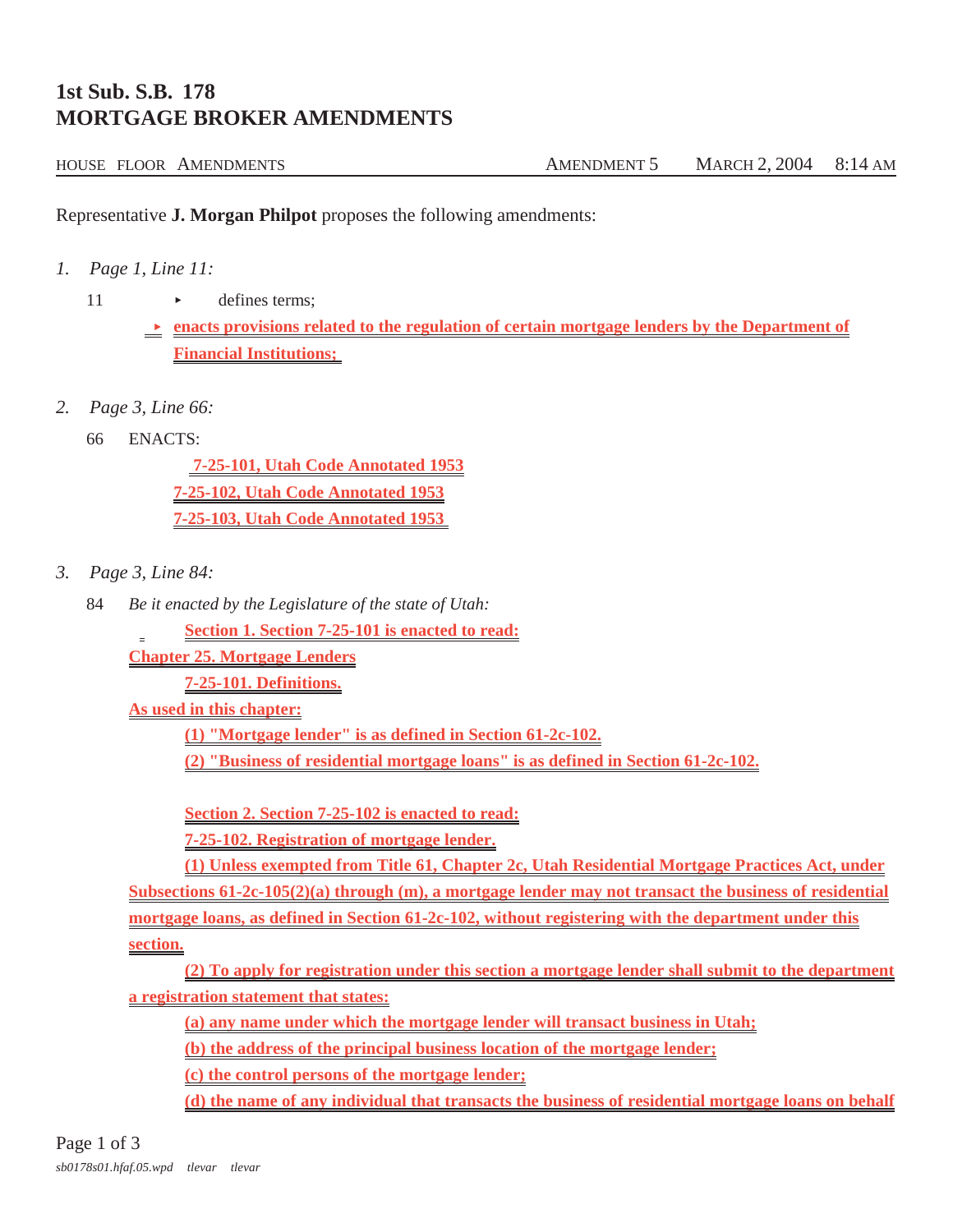**of the mortgage lender;**

**(e) if the mortgage lender does not maintain an office in Utah, a brief description of the manner in which the business is conducted;**

**(f) the name and address in Utah of a designated agent upon whom service of process may be made; and** 

**(g) any other information required by the commissioner by rule made in accordance with Title 63, Chapter 46a, Utah Administrative Rulemaking Act.**

**(3) If information in a registration under this section becomes inaccurate after filing, the mortgage lender shall provide the department the accurate information on or before the following September 30, unless the commissioner requests that the mortgage lender provide the accurate information earlier.**

**(4) Each mortgage lender required to register under this section shall pay:**

**(a) an initial registration fee of \$100; and**

**(b) on or before September 30 of each year, an annual renewal fee established under Section 7-1-**

**401.**

**Section 3. Section 7-25-103 is enacted to read:**

**7-25-103. Examination of mortgage lender.**

**(1) The department may examine the books, accounts, and records of a mortgage lender that is required to register under Section 7-25-102 and make investigations to determine compliance with this chapter and any other applicable state or federal law, including:**

**(a) Truth in Lending Act, 15 U.S.C. Sec. 1601 et seq.;**

**(b) Equal Credit Opportunity Act, 15 U.S.C. Sec 1691;**

**(c) Real Estate Settlement Procedures Act of 1974, 12 U.S.C. Sec. 2601 et seq.; and**

**(d) Regulation C, Home Mortgage Disclosure, 12 C.F.R. Sec. 203.1 et seq.**

**(2) In accordance with Section 7-1-401, a mortgage lender shall pay a fee for an examination**

**conducted under Subsection (1).** 

*Renumber remaining sections accordingly.*

- *4. Page 6, Line 177:*
	-

177 (c) the Commonwealth of Puerto Rico.

 **(23) "Mortgage lender" means an entity:**

**(a) whose principal purpose or activity is lending money on residential mortgage loans;**

**(b) approved as a seller or servicer by the:**

**(i) Federal National Mortgage Association; or**

**(ii) Federal Home Loan Mortgage Corporation; and**

**(c) approved as a supervised or nonsupervised mortgagee by the:**

**(i) Department of Housing and Urban Development; and**